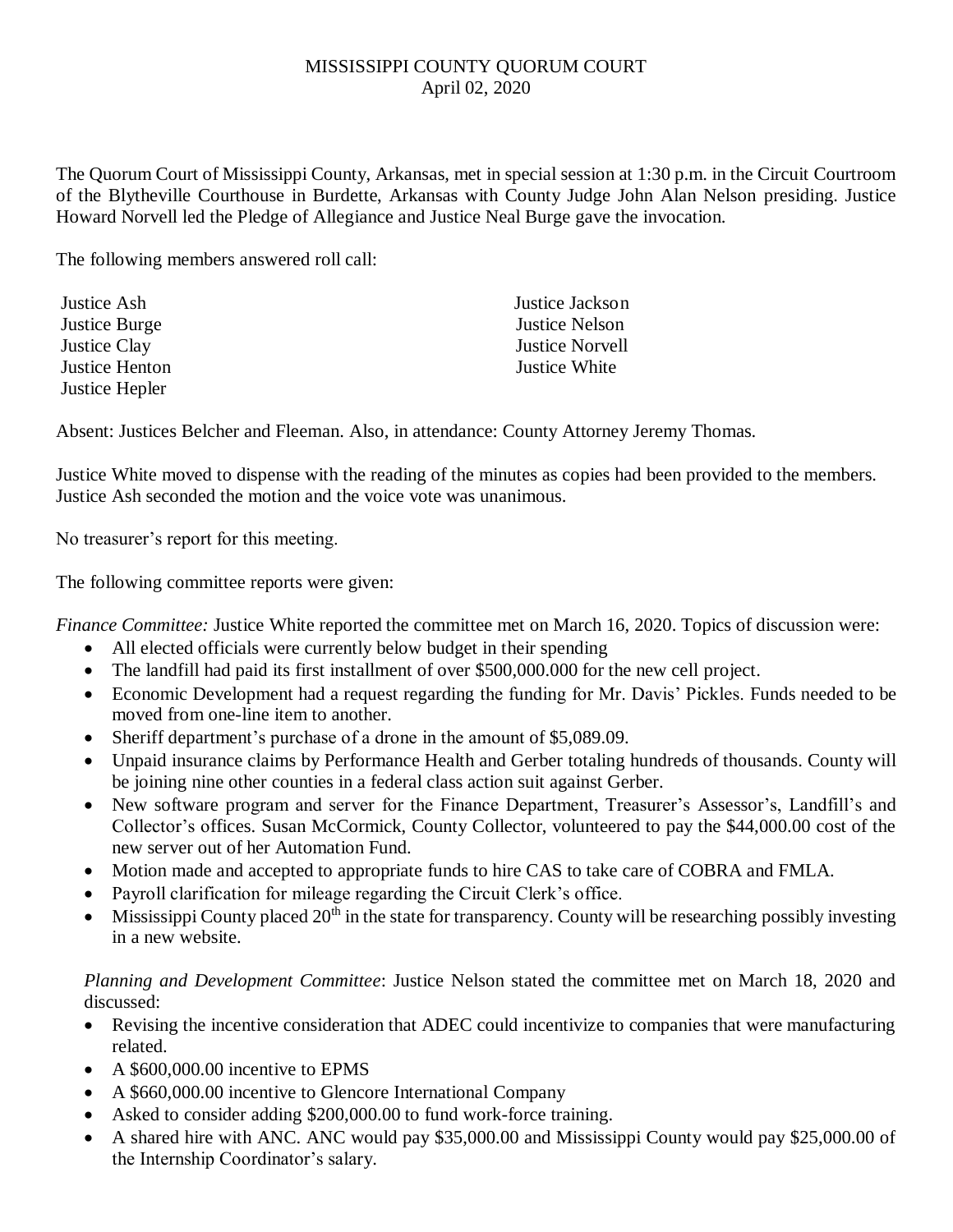*Insurance Committee Meeting:* Justice Nelson reported the committee had an emergency meeting on March 31 to discuss many of the employees' unpaid insurance claims. A decision was made to join other counties in a lawsuit against Gerber upon the approval of County Attorney Jeremy Thomas.

*Fire, Police & Safety Committee*: Justice Ash reported the committee had met earlier that day and discussed:

- Settlement of the lawsuit filed by some of the jailers and deputies against the county concerning unpaid overtime. County Attorney Jeremy Thomas old the committee they would need to appropriate \$30,000.00 to make the settlement payment.
- The committee also discussed a better means of tracking employees actual working time at the sheriff's department and jail.

*Personnel Committee*: Justice Ash reported this committee had also met earlier that day to discuss:

Changing payday from Tuesday to Friday beginning on June  $1<sup>st</sup>$  because the employees were turning in timesheets on Wednesday and being paid on the following Tuesday which meant they were being paid for days they hadn't worked.

The clerk was asked to read a resolution titled: A RESOLUTION DEFINING THE SCOPE OF WORK TO BE UNDERTAKEN BY GREAT RIVER ECONOMIC DEVELOPMENT FOUNDATION, INC. IN ITS CAPACITY AS ECONOMIC DEVELOPER FOR MISSISSIPPI COUNTY, ARKANSAS. Following the reading by the clerk, Justice Nelson moved to adopt and Justice Ash seconded. Discussion ensued before taking a vote. The vote was: Aye --- Ash, Burge, Clay, Henton, Hepler, Jackson, Nelson, Norvell and White; Nay --- None: Absent--- Belcher and Fleeman. R-2020-04 was adopted by the court.

The clerk was asked to read an ordinance titled: AN ORDINANCE PROVIDING SUPPLEMENTAL APPROPRIATIONS FOR THE OPERATION OF MISSISSIPPI COUNTY GOVERNMENT INCLUDING INCREASES AND/OR CHANGES IN APPROPRIATIONS FOR CERTAIN DEPARTMENTS OF COUNTY GOVERNMENT FOR THE CALENDAR AND FISCAL YEAR OF 2019, AND FOR OTHER PURPOSES. Following the reading by the clerk, Justice White moved to adopt, Justice Nelson seconded and the vote was: Aye --- Ash, Burge, Clay, Henton, Hepler, Jackson, Nelson, Norvell and White; Nay --- None: Absent--- Belcher and Fleeman. O-2020-11 was adopted by the court.

The clerk was asked to read an ordinance titled: AN ORDINANCE AUTHORIZING/MODIFYING APPROPRIATIONS FOR THE FUNDING OF A CERTAIN ECONOMIC DEVELOPMNT PROJECT, AND FOR OTHER PURPOSES. Following the reading by the clerk, Justice Nelson moved to adopt, Justice White seconded and the vote was: Aye --- Ash, Burge, Clay, Henton, Hepler, Jackson, Nelson, Norvell and White; Nay --- None: Absent--- Belcher and Fleeman. O-2020-12 was adopted by the court.

The clerk was asked to read an ordinance titled: AN ORDINANCE AUTHORIZING/MODIFYING APPROPRIATIONS FOR THE OPERATION OF THE MISSISSIPPI COUNTY GOVERNMENT, AND FOR OTHER PURPOSES. Following the reading by the clerk, Justice White moved to adopt, Justice Ash seconded and the vote was: Aye --- Ash, Burge, Clay, Henton, Hepler, Jackson, Nelson, Norvell and White; Nay --- None: Absent--- Belcher and Fleeman. O-2020-13 was adopted by the court.

The clerk was asked to read an ordinance titled: AN ORDINANCE AUTHORIZING/MODIFYING APPROPRIATIONS FOR THE FUNDING OF A CERTAIN ECONOMIC DEVELOPMNT PROJECT, AND FOR OTHER PURPOSES. Following the reading by the clerk, Justice Nelson moved to adopt, Justice Norvell seconded and the vote was: Aye --- Ash, Burge, Clay, Henton, Hepler, Jackson, Nelson, Norvell and White; Nay --- None: Absent--- Belcher and Fleeman. O-2020-14 was adopted by the court